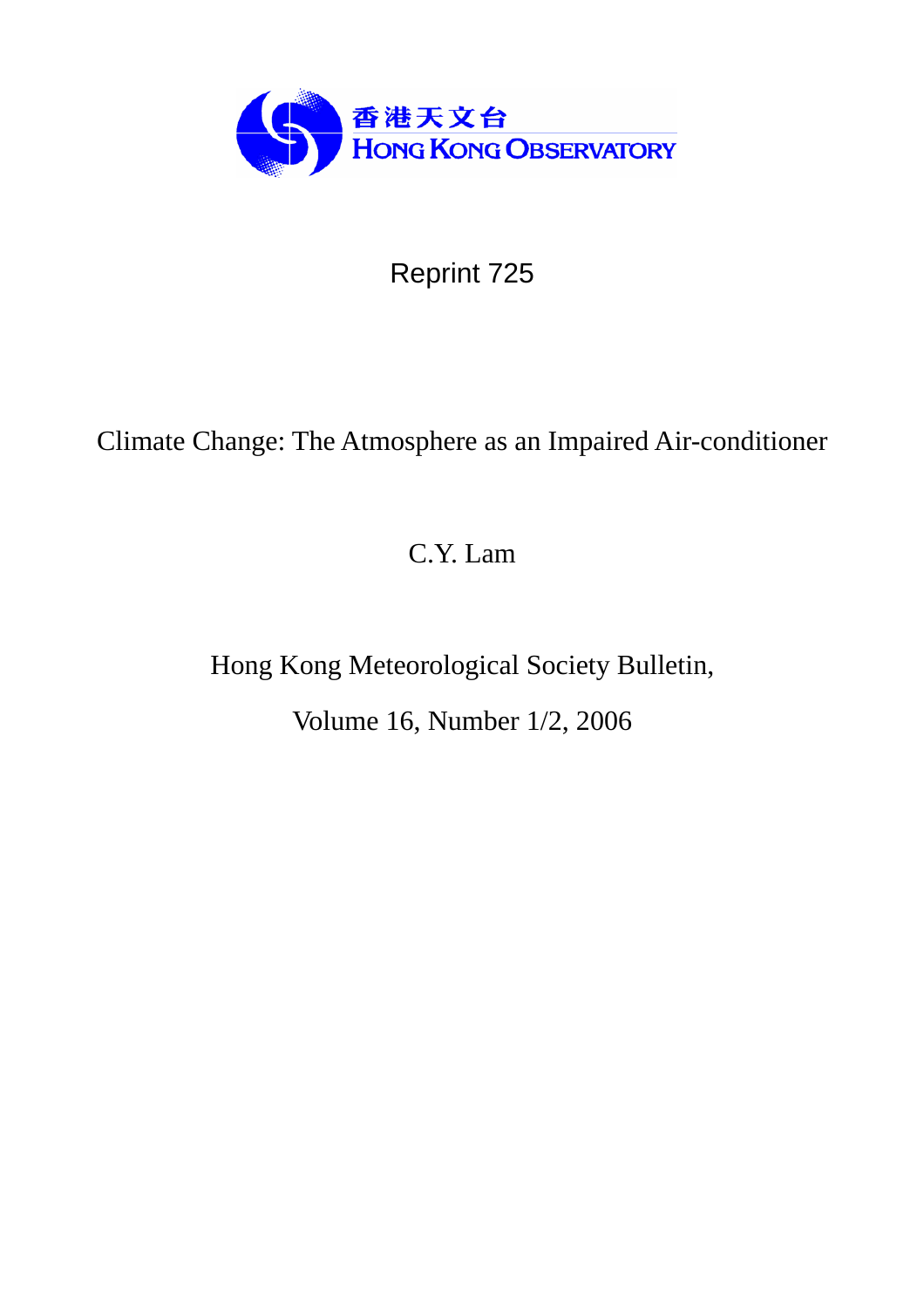## **Climate change: the atmosphere as an impaired air-conditioner**

C.Y. Lam, Hong Kong Observatory, 134A Nathan Road, Kowloon, Hong Kong

## **1. Introduction**

Climate change is of great concern to human beings because we have evolved and flourished in a planetary ecosystem delicately locked into a co-evolving atmosphere. However, signs are that human beings themselves have inadvertently made changes to both the atmospheric composition and the vegetation cover of the Earth. The atmosphere and the planetary ecosystem have been set into motion, searching for new states of equilibrium. In this shifting world, the existence of *Homo sapiens* is no longer guaranteed.

Global awareness of the issue has been sharply rising. The realization that Man might be destroying the ozone layer which is critical for the protection against UV radiation led to the Montreal Protocol of 1987. Concerns about "climate change" brought heads of states to the Earth Summit in Rio de Janeiro in 1992, during which a treaty on "biodiversity" was also discussed. It was however quickly realized that dealing with climate change was not just a scientific subject. The 2002 World Summit in Johannesburg originally intended to be a review of the 1992 Summit turned its focus to "sustainable development", which highlighted the complexity of climate change.

## **2. Climate**

Climate change tends to be taken to mean "the world is getting warmer". But it is much more than that.

It is important to look at the basics. The Earth's atmosphere is an anomaly compared with those of Venus and Mars, our neighbours in the solar system. More that 95% of the atmospheres of Venus and Mars is carbon dioxide; it is a meagre 0.04% on Earth. Furthermore, the Earth's atmosphere has 21% of oxygen and a trace of methane. This is a very unstable mix of chemicals which can burn anytime. There is no parallel in Venus and Mars. The Earth's atmosphere has come about after billions of years of work by living things, the key process being photosynthesis which took carbon dioxide out of the atmosphere. Life on Earth maintains the chemical instability in the atmosphere too.

The Earth's surface temperature is determined by the amount of solar radiation reaching the ground and by the amount of infrared radiation sent down by the atmosphere itself. The latter is determined by the amount of so-called greenhouse gases, of which carbon dioxide is a key component. In geological times, living things have exercised a regulating control on the amount of carbon dioxide, such that the temperature has been maintained within limits favourable to the perpetuation of living things collectively (Lovelock 2000).

Thus, when talking about "climate", three aspects have to be covered at the same time viz. (a) physical – temperature, rain, wind, etc.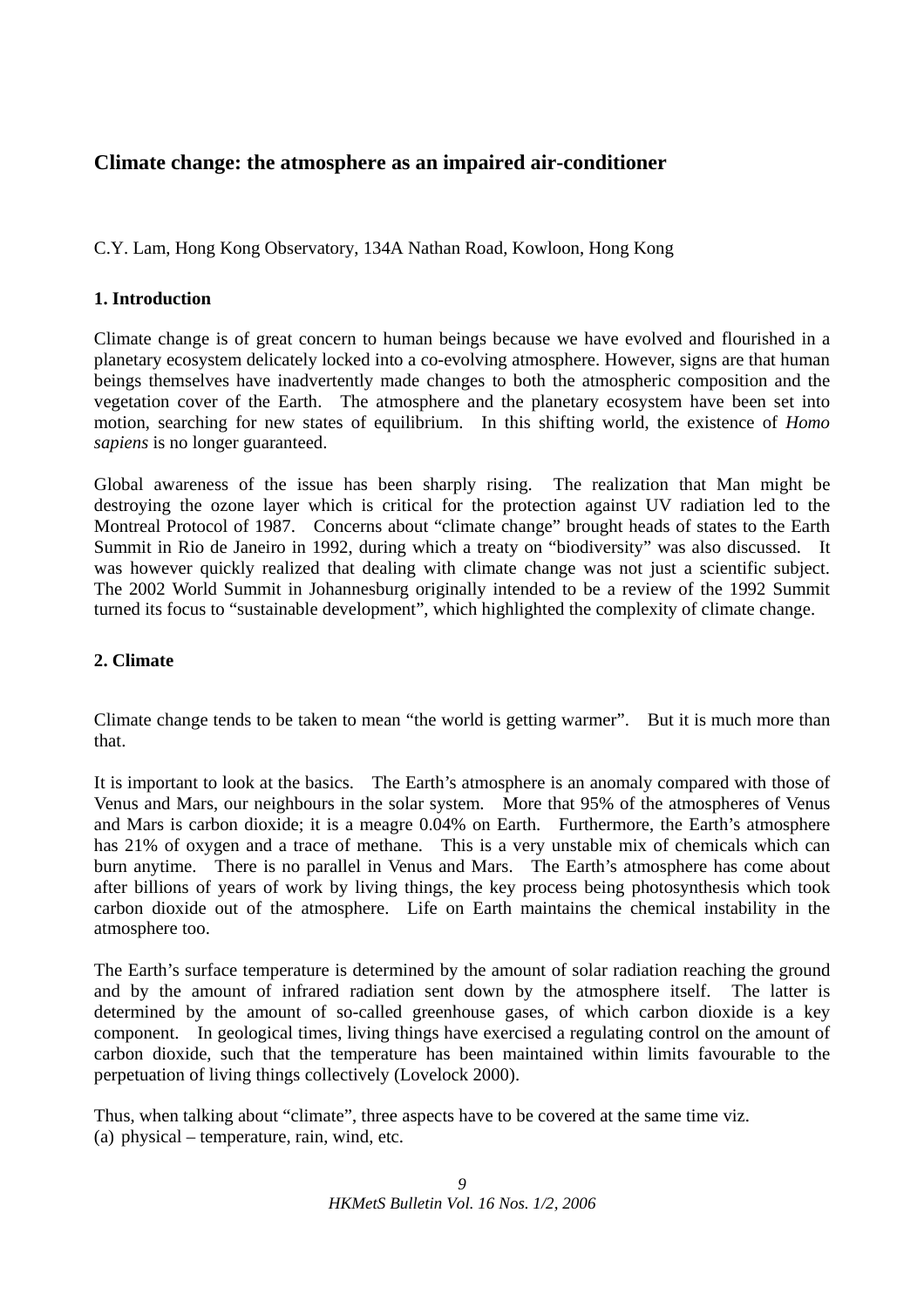- (b) chemical carbon dioxide, ozone, methane, etc.
- (c) biological plants, animals, bacteria, etc.

## **3. Past climate changes**

Studies of air pockets trapped in ice cores in Antarctic (Petit *et al*., 1999) showed that atmospheric carbon dioxide level in the past 420,000 years has gone through four cycles, fluctuating between about 180-300 parts per million (ppm) by volume, with corresponding changes in global temperature and methane level (Figure C2). The temperature is deduced from measurements of isotopic contents of deuterium and oxygen-18 of ice. The latest work by Siegenthaler *et al.* (2005) has extended the data series to 0.65 million years before the present (B.P.). They found that the carbon dioxide level before 0.43 million B.P. fluctuated within the range of 180-260 ppm.

The broad resemblance in the trends of carbon dioxide, temperature and methane is a reflection of the close relationship between the physical, chemical and biological components of the Earth. Modern human beings viz. *Homo sapiens* emerged during the second-last cold period. Agriculture emerged roughly 10,000 years ago at the peak of the latest warm episode. Empirically one would expect cooling to set in. This was indeed the prevailing view of climatologists at the end of the 1960s and early 1970s.

## **4. The grand air-conditioner**

Engineers might see in the saw-tooth form of the temperature trace in figure 1 some parallel with that recorded in an air-conditioned room. Apparently, a cooling mechanism is switched on when the temperature reaches an upper-bound value, which would be replaced by a warming mechanism when a lower-bound value is reached. Taking this parallel as a hint, we may represent the controls on global atmospheric temperature in the form of the "grand air-conditioner" of the Earth. Basically, it works through controlling the concentration level of carbon dioxide, that is, cooling is achieved by reducing the concentration level of carbon dioxide (Figure 1).

Volcanoes by emitting carbon dioxide serve as the warming mechanism. The burial of plant material on land and the deposition of dead material (shells and bones) on the seabed serve as the cooling mechanism. Considering the very large flux of carbon through the living world, it is obvious that the amount of carbon dioxide in the atmosphere is very delicately related to the dynamic balance among numerous living processes, e.g. photosynthesis, respiration and decomposition after death. While it was mentioned earlier that photosynthesis took carbon dioxide away from the atmosphere, the life-cycle carbon budget of plants is actually close to being neutral in terms of carbon dioxide removal. What is taken away from the atmosphere in fact depends critically on how much (or little) non-decomposed plant material is left and buried, for example. This in turn depends on the activity of the decomposition process which is sensitive to the operation of microbial organisms. Thus the ultimate control of the air-conditioner lies in things like bacteria!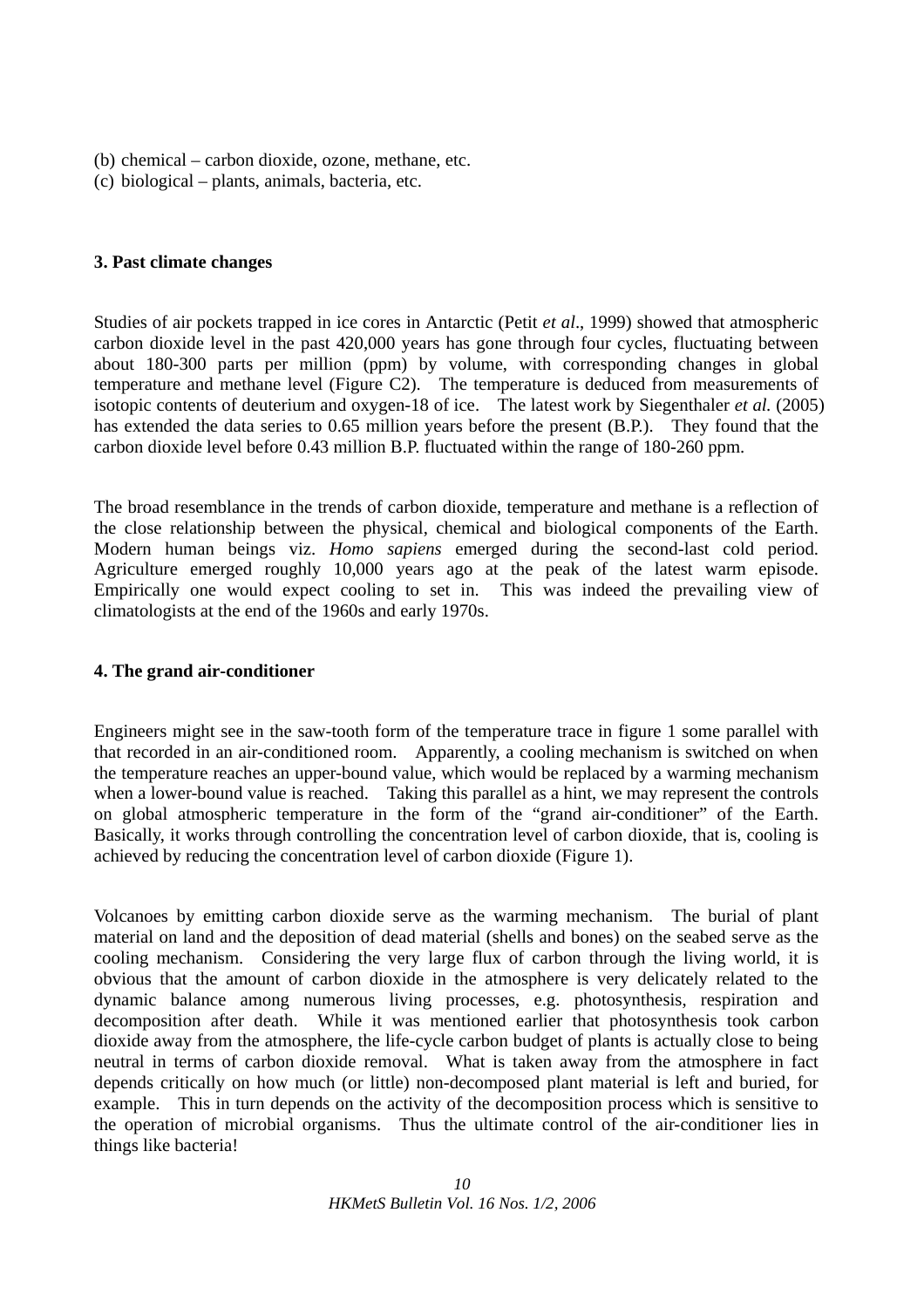

**Figure 1. The grand air-conditioner of the Earth. The flux unit is PgC/year.** 



**Figure 2. The impaired grand air-conditioner of the Earth.** 

## **5. The impaired air-conditioner**

We are currently at the warm peak of a climate cycle when one would have expected more plants to appear on Earth, which with the help of microorganisms, should exert a braking effect on the rising carbon dioxide level through assimilation by photosynthesis and the burial of plant residuals after decomposition.

However, since agriculture emerged, Man has been cutting forests to form farmland. The carbon dioxide level rose slowly from 260 ppm to 280 ppm at the dawn of the Industrial Revolution. Then came the invention of the steam engine based on the burning of coal in the  $18<sup>th</sup>$  century. The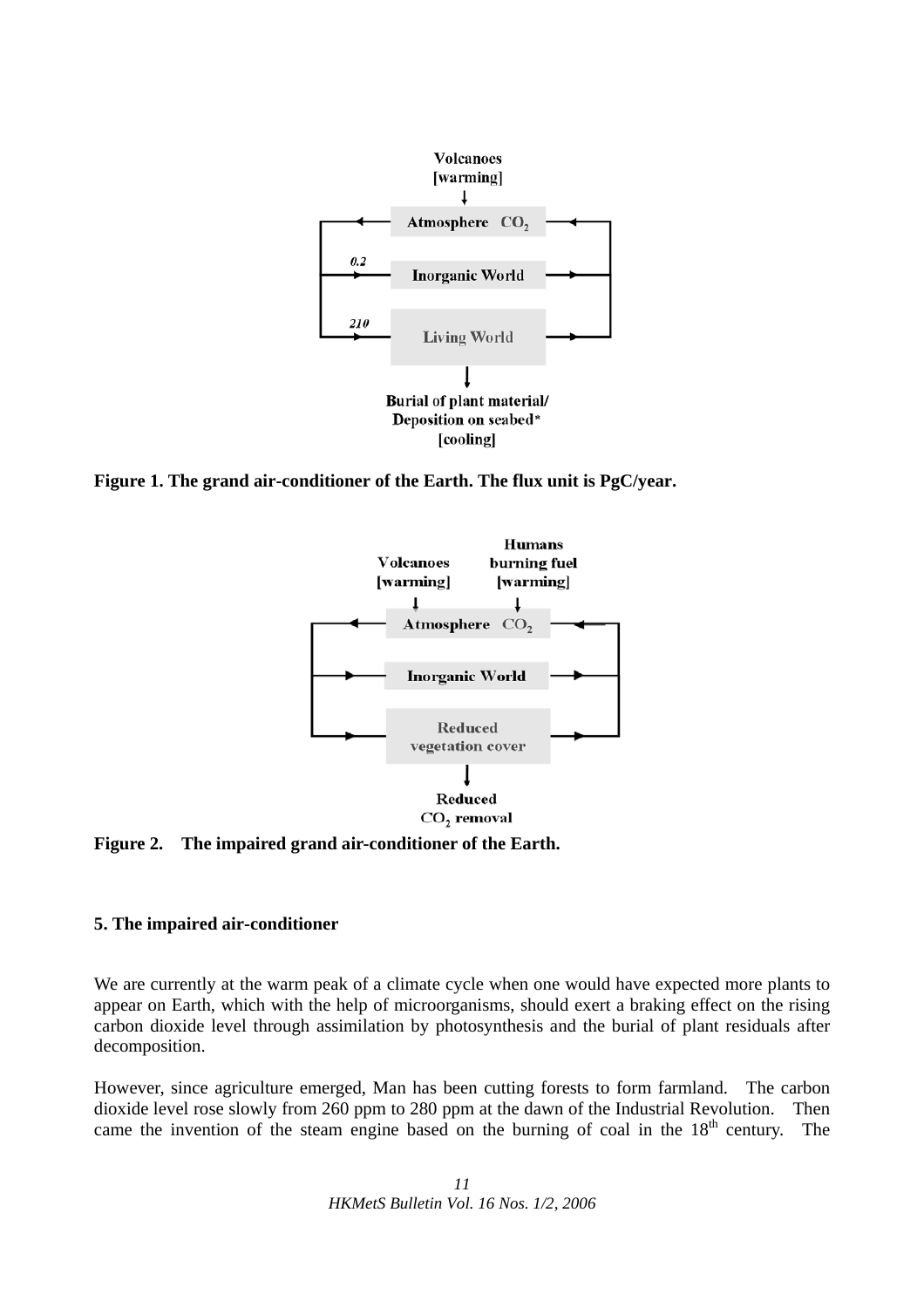subsequent Industrial Revolution brought about the modern form of life style in which combustion is the ultimate source of energy for practically all activities. An immense amount of fossil fuel, including coal, petroleum and natural gas, has been burnt in the building up of modern prosperity, and indeed increasingly more would be burnt as more countries transition into the "developed world". The situation is exacerbated by the dramatic loss of vegetation cover on Earth in the last half century as human beings went through a population explosion driven by prosperity. Thus the grand air-conditioner of the Earth has been impaired at both ends (Figure 2).

#### **6. The consequences**

The carbon dioxide level has increased dramatically in the past two centuries and especially in the last half century (Figure 3). The carbon dioxide level has surged to some 380 ppm which is 100 ppm above the pre-Industrial Revolution level. It should also be noted that half of this increase occurred in the last three decades or so, reflecting the phenomenal rise of a wasteful life style driven by post-war consumerism and based on rapidly-rising energy consumption. In tandem with this rise in carbon dioxide level, there was a global warming of  $0.6^{\circ}$ C in the  $20^{th}$  century (Figure C3).



## **Figure 3. Surge in carbon dioxide level after the Industrial Revolution and the prevalence of combustion-based life style (after IPCC 2001).**

Estimates of the future trends of carbon dioxide level and global temperature have been made based on extensive modeling work. The results depend on assumed scenarios of economic and technological developments. By the end of the  $21<sup>st</sup>$  century, the upper-bound estimates are that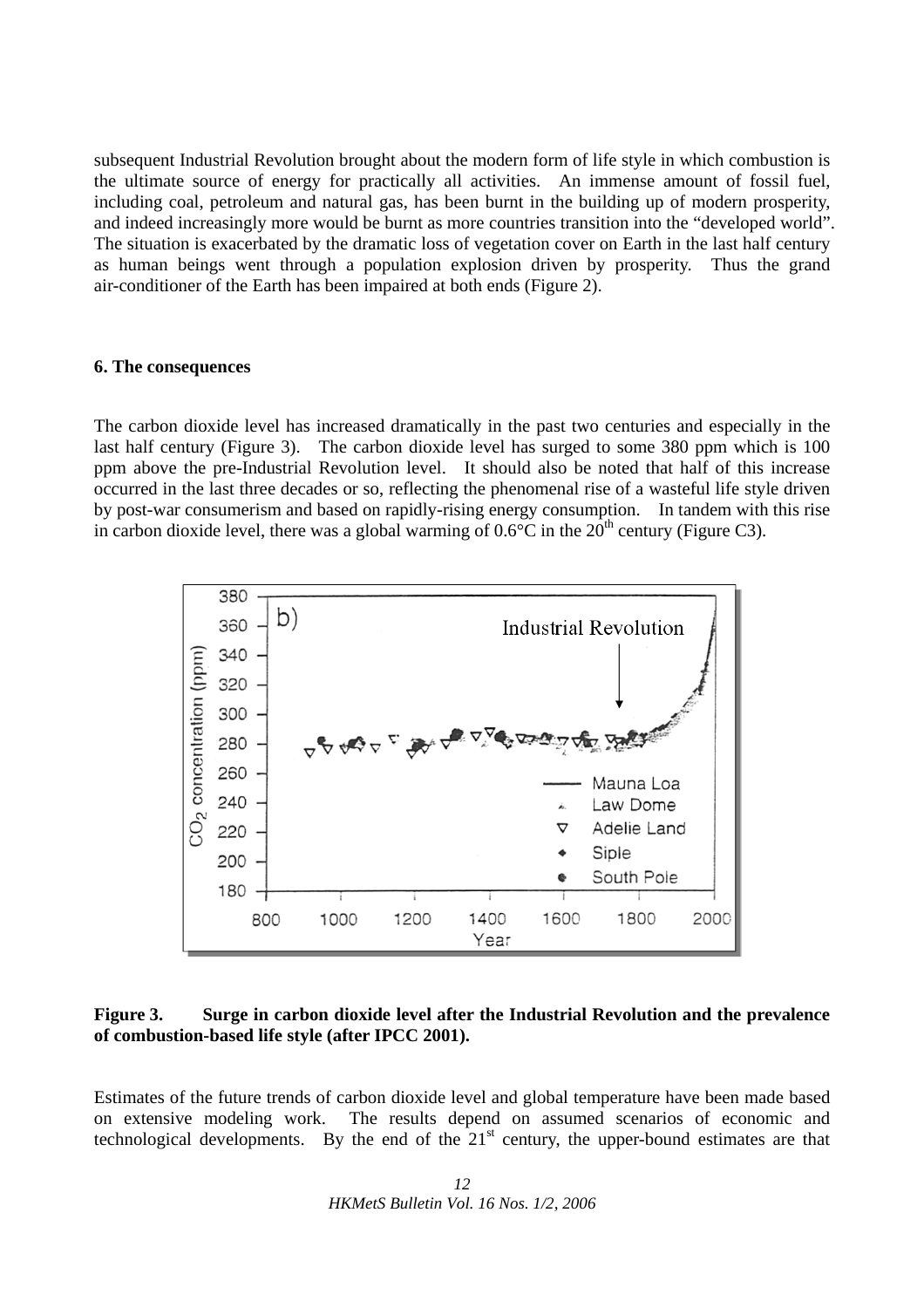carbon dioxide may reach 1000 ppm and global temperature could go up a further 5-6 degrees (IPCC 2001).

In Hong Kong, the Hong Kong Observatory has conducted work in climate projections to the last decade of the 21<sup>st</sup> century relative to the old "climatological normals" based on the statistics of 1961-1990 (Leung et al. 2004). The number of hot days (daily maximum temperature 33 degrees or above) will increase from 11 to 24. The number of hot nights (daily minimum temperature 28 degrees or above) will increase from 8 to 30. The number of cold day (daily minimum temperature 12 degrees or below) will decrease from 21 to an amazing 0.8, that is, less than one day per year on average.

Warming *per se* is not a serious problem. Some people may even welcome it. The trouble is that past equilibria among weather systems have been disrupted, leading to a rapidly rising number of people affected by more frequent severe weather events in an unstable atmosphere. According to the statistics of the International Federation of Red Cross and Red Crescent Societies (2004), the number of people reported affected by disasters climbed by 59% from an average of 163 million per year (1984-1993) to 258 million per year (1994-2004). Furthermore, the people in the less developed countries and the underprivileged communities of developed countries will be impacted much more owing to their inability to cope with the impact of weather extremes becoming more frequent. This is the recipe for increasing social instability.

Disruptions in the biological world have also been inferred and indeed observed (Parmesan et al. 2003). Natural habitats are in a state of stress, with manifestations in terms of loss of an increasing number of species. The change in the biological world, especially in the micro-organisms, is increasingly being seen as a threat through consequential reduction in food production, geographical expansion of diseases and potential emergence of new diseases. The spread of dengue fever and Rift Valley fever is now firmly related to climate change. One has to ponder the dire consequences of bacteria and viruses evolving quickly to adjust to the new climate while the human species adjusting much more slowly by having a new generation once in 20-30 years. This is particularly relevant as we prepare ourselves for the alleged onslaught of avian flu becoming human flu.

## **7. Engineers to the rescue**

Engineers will have to come to the rescue of mankind, by fixing the impaired grand air-conditioner of the Earth. We have to find ways to reduce carbon dioxide in the atmosphere. Can we capture it and hide it somewhere? Can we at least stop the emission of additional carbon dioxide into the atmosphere? Can we help biologists find some way to increase the vegetation cover on Earth or increase the efficiency of burying dead plant material? We also have to devise means to help people in underprivileged communities cope with the physical and biological consequences of climate change, like high winds, heavy rain, drought, storm surge and diseases. This is a long list but unfortunately, climate is concerned with the physical, chemical and biological aspects of the Earth.

Engineers in a way has a special responsibility to help put things right, because they invented the steam engine and the numerous gadgets for modern living afterwards. As the Chinese proverb says, "Whoever tied the bell to the cattle will have to un-tie it."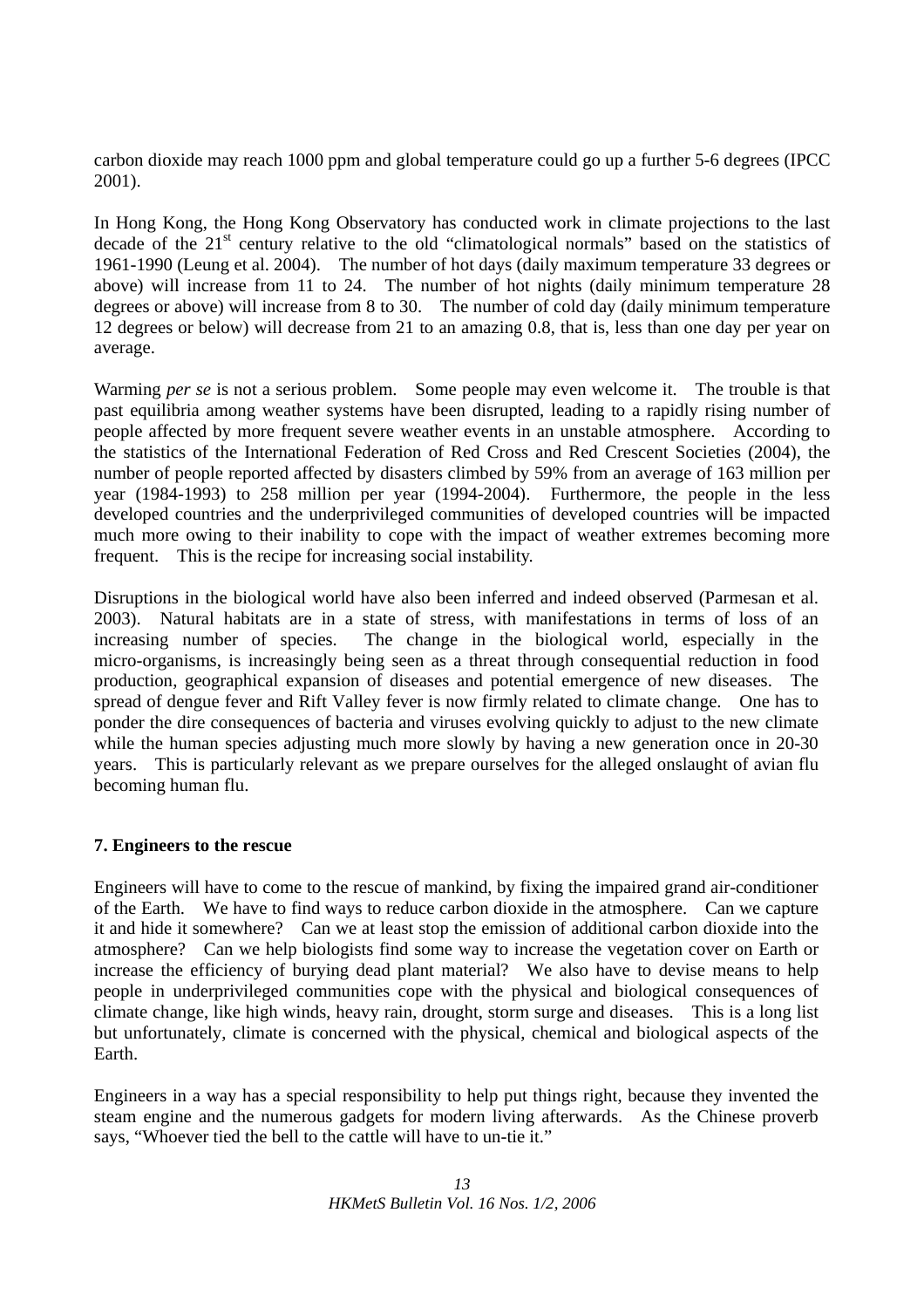## **Acknowledgments**

I would like to thank the organizers of the Second International Conference on Energy Efficiency and Conservation, Hong Kong, 15-16 December 2005, for inviting me to deliver a keynote speech on the subject of climate change. This paper has been adapted from that prepared for the conference, incorporating adjustments in response to questions from the floor. I would also like to thank Ms Brenda Tong for helping me produce the script.

## **References**

International Federation of Red Cross and Red Crescent Societies, 2004: *World Disasters Report*. Eurospan, London.

Intergovernmental Panel on Climate Change, 2001: *Climate Change 2001: The Scientific Basis*. Cambridge University Press.

Leung, Y.K., Ginn, E.W.L, Wu, M.C., Yeung, K.H. and Chang, W.L., 2004: Temperature projections for Hong Kong in the 21<sup>st</sup> Century. *HKMetSoc Bulletin*, Vol. 14, pp. 21-48

Lovelock, J., 2000: *Gaia – The Practical Science of Planetary Medicine*. Oxford paperback.

Parmesan, C., & Yohe, G., 2003: A globally coherent fingerprint of climate change impacts across natural systems. *Nature*, Vol. **421**, No. 6918, pp. 37-42.

Petit, J.R., J. Jouzel, D. Raynaud, N.I. Barkov, J.M. Barnola, I. Basile, M. Bender, J. Chappellaz, M. Davis, G. Delaygue, M. Delmotte, V.M. Kotlyakov, M. Legrand, V.Y. Lipenkov, C. Lorius, L. Pépin, C. Ritz, E. Saltzman, and M. Stievenard, 1999: Climate and atmospheric history of the past 420,000 years from the Vostok ice core, Antarctica. *Nature*, Vol. **399**, No. 6735, pp. 429-436.

Siegenthaler, U., T.F. Stocker, E. Monnin, D. Luthi, J. Schwander, B. Stauffer, D. Raynaud, J.-M. Barnola, H. Fischer, V. Masson-Delmotte, and J. Jouzel, 2005: Stable carbon cycle – climate relationship during the late Pleistocene. *Science*, Vol. **310**, pp. 1313-1317.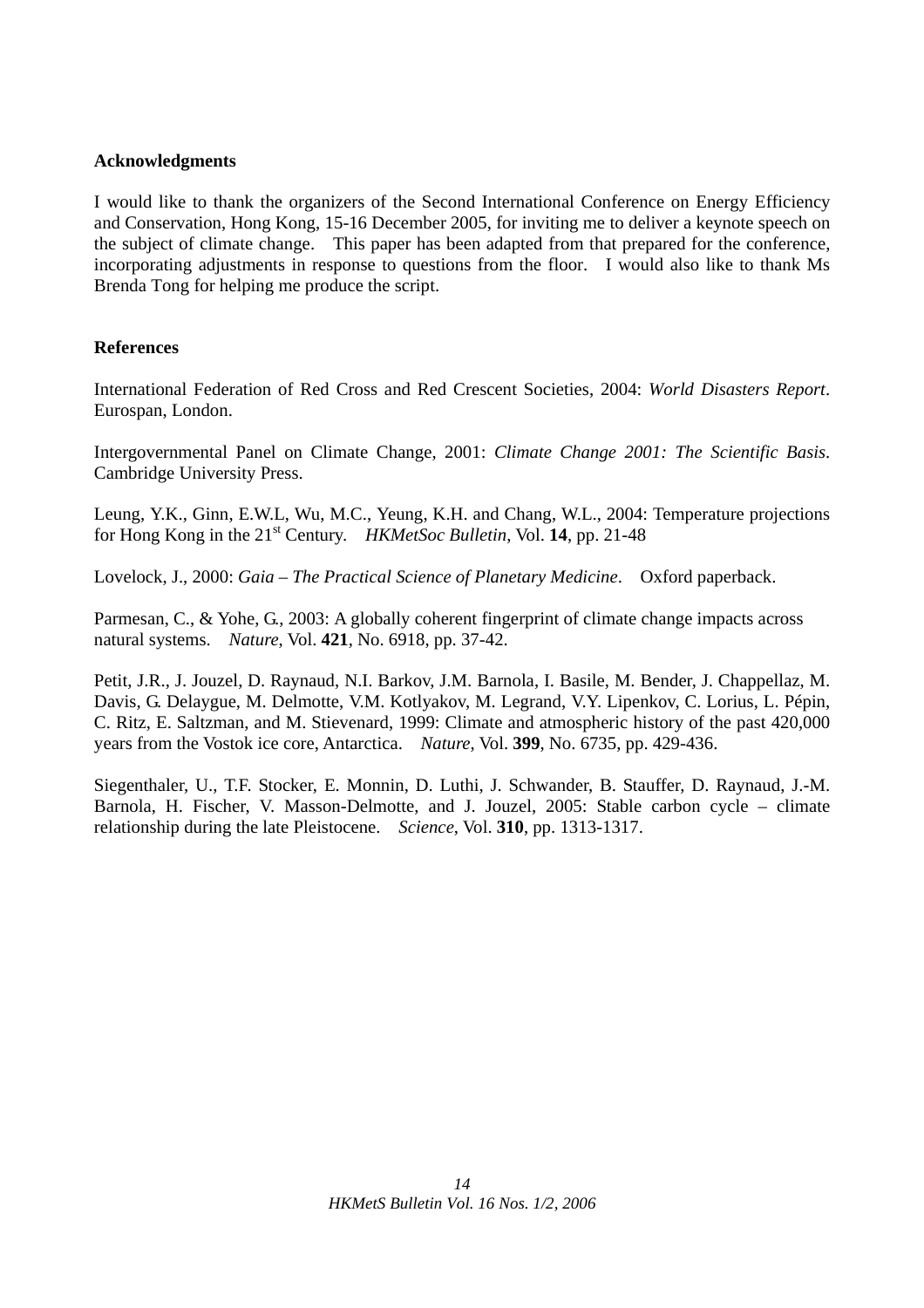## **COLOUR PLATE**



**Figure C2. Stable oscillations of air temperature and levels of carbon dioxide and methane in the last 0.4 million years (after IPCC, 2001).**